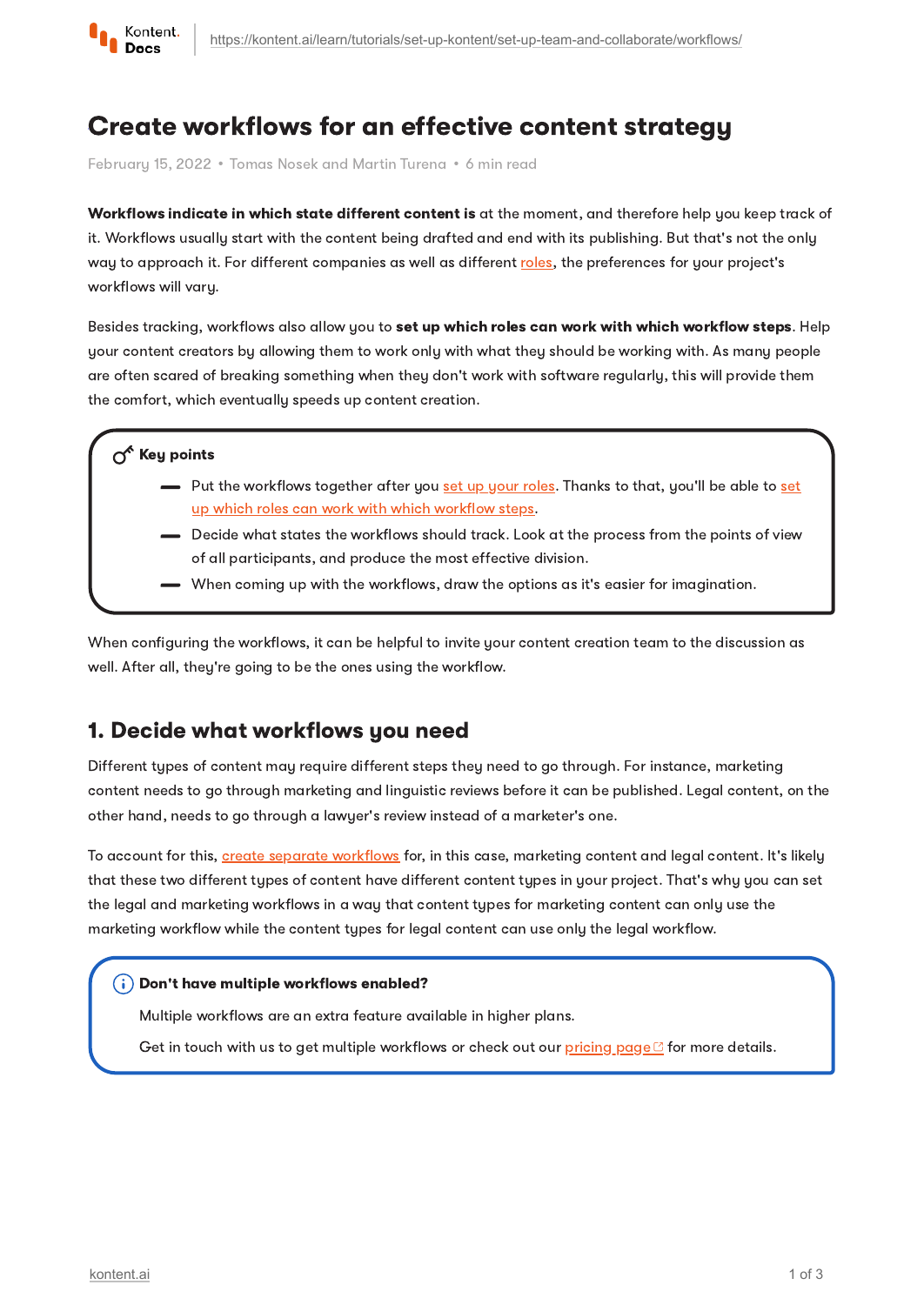

### 2. Choose your steps

[Content](https://kontent.ai/learn/tutorials/write-and-collaborate/create-content/introducing-content-items/) *items* in a Kontent project always follow a workflow. Every workflow contains workflow steps representing the state of the content item. What the step symbolizes is up to you, so you can choose the most important way of dividing the content creation flow.

In Kontent, there are three steps that are always part of every project:

- Scheduled for content already planned for publishing
- Published for content that is released
- Archived for content that is withdrawn and obsolete

Create other steps based on your preferences. For example, you can divide your workflows into:

- Process-based steps To do, In progress, To review, To translate, Ready for publishing
- Activity-based steps Write, Review, Copy edit, Graphics, Approve, Tag
- Schedule-based steps On hold, Delayed, Planned

The options are not limited so you can combine different approaches as well.

Keep in mind that you can select which steps can transition to which steps. With that, different steps can be skipped if they're not relevant for that content item.

You can also limit transitioning to different steps to certain [roles](https://kontent.ai/learn/tutorials/set-up-kontent/set-up-team-and-collaborate/roles/). That way, content creators can focus on the part of the workflow that's relevant to them and they don't need to worry about breaking something else. In Kontent, you always set these limitations in the step that the transition is from. So, for example, if you want only project managers to be able to publish content from the Approved step, you limit the Approved step only to the Project manager role.

#### Automating workflow step activities

Developers can automate some of your team's tasks using [webhooks](https://kontent.ai/learn/tutorials/develop-apps/integrate/webhooks/) that can be triggered when a content item's workflow step is changed.

For example, notifying a specific group of people, extracting keywords automatically, or translating texts to different languages. Anything is possible. Kontent is an API-first product so [connecting](https://kontent.ai/learn/tutorials/develop-apps/integrate/integrations-overview/) your content to other apps, platforms like [Zapier](https://kontent.ai/learn/tutorials/develop-apps/integrate/zapier-automation/), or Azure functions, is not a problem.

### 3. Design your workflow

Designing your workflow should, ideally, follow up on your [permission](https://kontent.ai/learn/tutorials/set-up-kontent/set-up-team-and-collaborate/roles/) model and its research on existing and aspirational content flow. Draw how you'd imagine the workflow should work.

See the diagram on https://viewer.diagrams.net? [lightbox=1&nav=1#Uhttps%3A%2F%2Fraw.githubusercontent.com%2FKenticoDocs%2Fkontent-docs](https://viewer.diagrams.net/?lightbox=1&nav=1#Uhttps%3A%2F%2Fraw.githubusercontent.com%2FKenticoDocs%2Fkontent-docs-diagrams%2Fmaster%2Fteam%2Fworkflows%2Fworkflow_activity_based.drawio)diagrams%2Fmaster%2Fteam%2Fworkflows%2Fworkflow\_activity\_based.drawio

If your workflow is too complicated for a drawing (or you just feel you're bad at drawing), you can use a table instead: